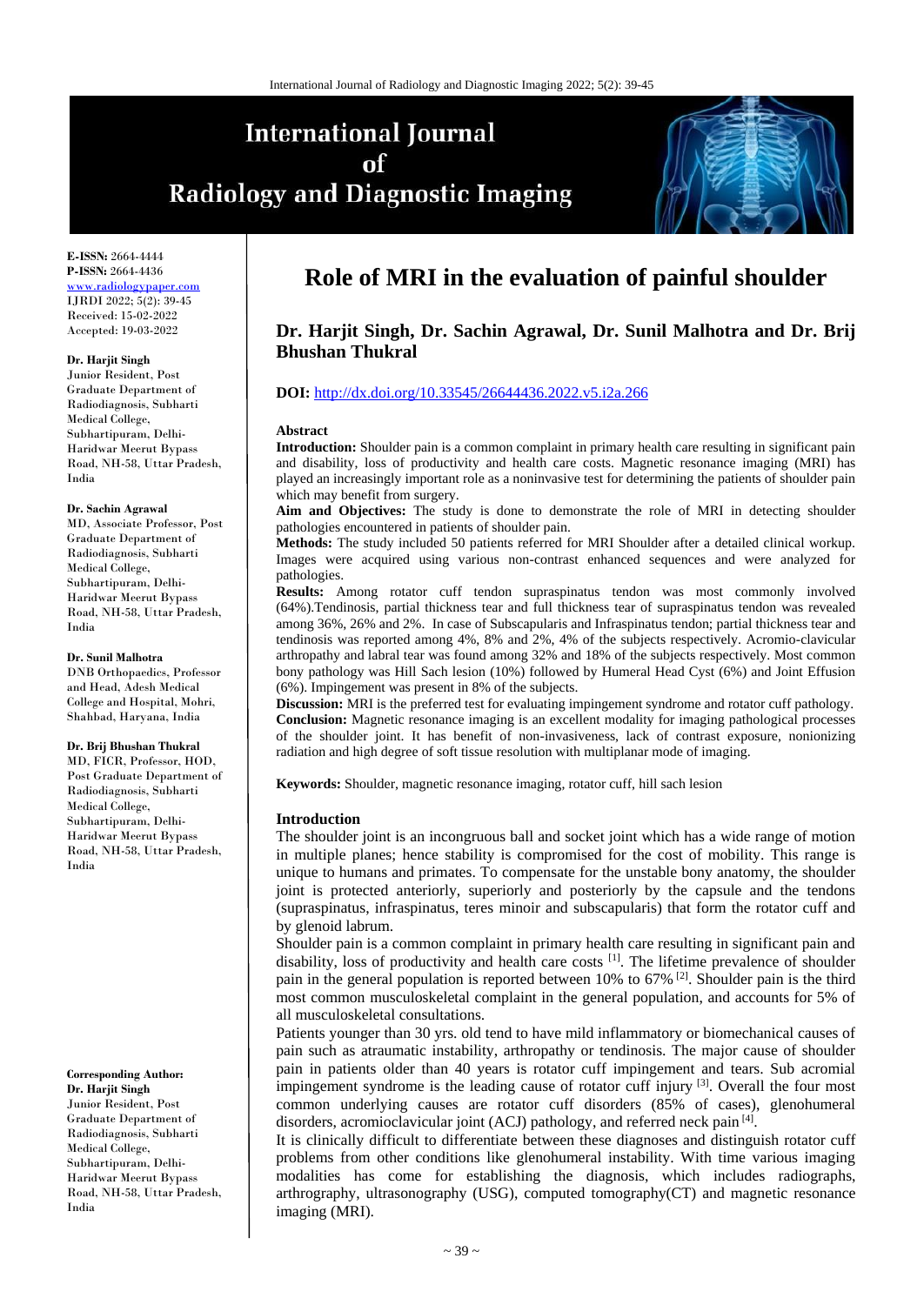Since the availability of Magnetic resonance imaging (MRI)) for medical use in early 1980s it has substituted other imaging modalities in evaluation of shoulder joint lesions as the most accurate imaging modality, due to its excellent soft tissue contrast, multiplanar imaging, nonionising radiation and non-invasive nature.

The present study is conducted to review the spectrum of disease detectable with MRI and to know the advantages and usefulness of MRI in evaluation of shoulder pain.

# **Aims and Objective**

- 1 To evaluate the demographic profile of patients coming for MRI evaluation of painful shoulder.
- 2 Role of MRI in evaluation of painful shoulder.
- 3 To delineate and understand the common lesions of shoulder encountered on MRI.
- 4 To analyze the correlation of imaging and clinical findings if any.

# **Materials and Methods**

# **Setting**

Department of Radio diagnosis, Imaging &Interventional radiology N.S.C.B Subharti Medical College, CSS Hospital, Meerut.

# **Type of Study**

Prospective observational study.

# **Sample Size**

The study has been conducted on 50 patients.

# **Duration and source of study**

The source of data for this study has been patients referred to Department of Radio diagnosis, imaging and interventional radiology from OPD/IPD of C.S.S. Hospital, under the ageis of N.S.C.B Subharti Medical College, Meerut for a period of 2 years, from october 2019 to August 2021.

# **Inclusion criteria**

All patients with skeletally mature bones of either gender referred to the radiology department for MRI evaluation with clinical history of shoulder pain.

# **Exclusion Criteria**

- Patients who have contraindication for MRI like pacemaker, metallic implants, claustrophobia.
- Patients who already have undergone interventional intra-articular procedures.
- Patients with operative history over involved shoulder.

# **Methodology**

After obtaining clinical history and relevant clinical examination, MRI examinations will be done on GE – Signa HDe 1.5 T using small parts coil and based on MR imaging findings evaluation of shoulder lesions will be done.

# **Technique**

Every patient laid supine with the head pointing towards magnet (head first supine), shoulder in positioned in small parts coil and immobilised with sand bags and laser beam localiser centred over shoulder or in midline of the coil.

# **Protocol**

Patients included in the study shall be subjected to routine

MRI of the shoulder joint by various pulse sequences consisting: AXA PD FSE fatSAT, COR PD FSE fatSAT, SAG PD FSE fatSAT, AX 3D FSPGR special fat sat and PROSP SAG T2 frFSE. Slice thickness: 2 to 4 mm.

# **Results and Observations**

In our study more than 50% of the subjects were having age of >41 years. Only 6% of the subjects were having age between 13-18 years. 40% of the subjects belonged to age group of 31-50 years (Table 1, Graph 1). 64% and 36% of the subjects were male and female respectively (Table 2, Graph 2).

| Age Group (in years) |    | $\frac{6}{9}$ |
|----------------------|----|---------------|
| $13 - 18$            | 3  |               |
| 19-30                |    | 16            |
| $31 - 40$            | 12 | 24            |
| $41 - 50$            |    | 14            |
| 51-60                | 12 | 24            |
| $>60$                |    | 16            |
| Total                | 50 | 100           |



**Graph 1:** Age distribution among the study subjects

**Table 2:** Gender distribution

| Gender |    | ∕0 |
|--------|----|----|
| Male   | າາ | 74 |
| Female |    |    |
| Total  |    | V  |



**Graph 2:** Gender distribution among the study subjects

Partial thickness tear, full thickness tear and tendinosis of supraspinatus tendon were revealed among 26%, 2% and 36% of the subjects. In case of subscapularis tendon and infraspinatus tendon; partial thickness tear and tendinosis was reported among 4%, 8% and 2%, 4% of the subjects respectively (Table 3, Graph 3).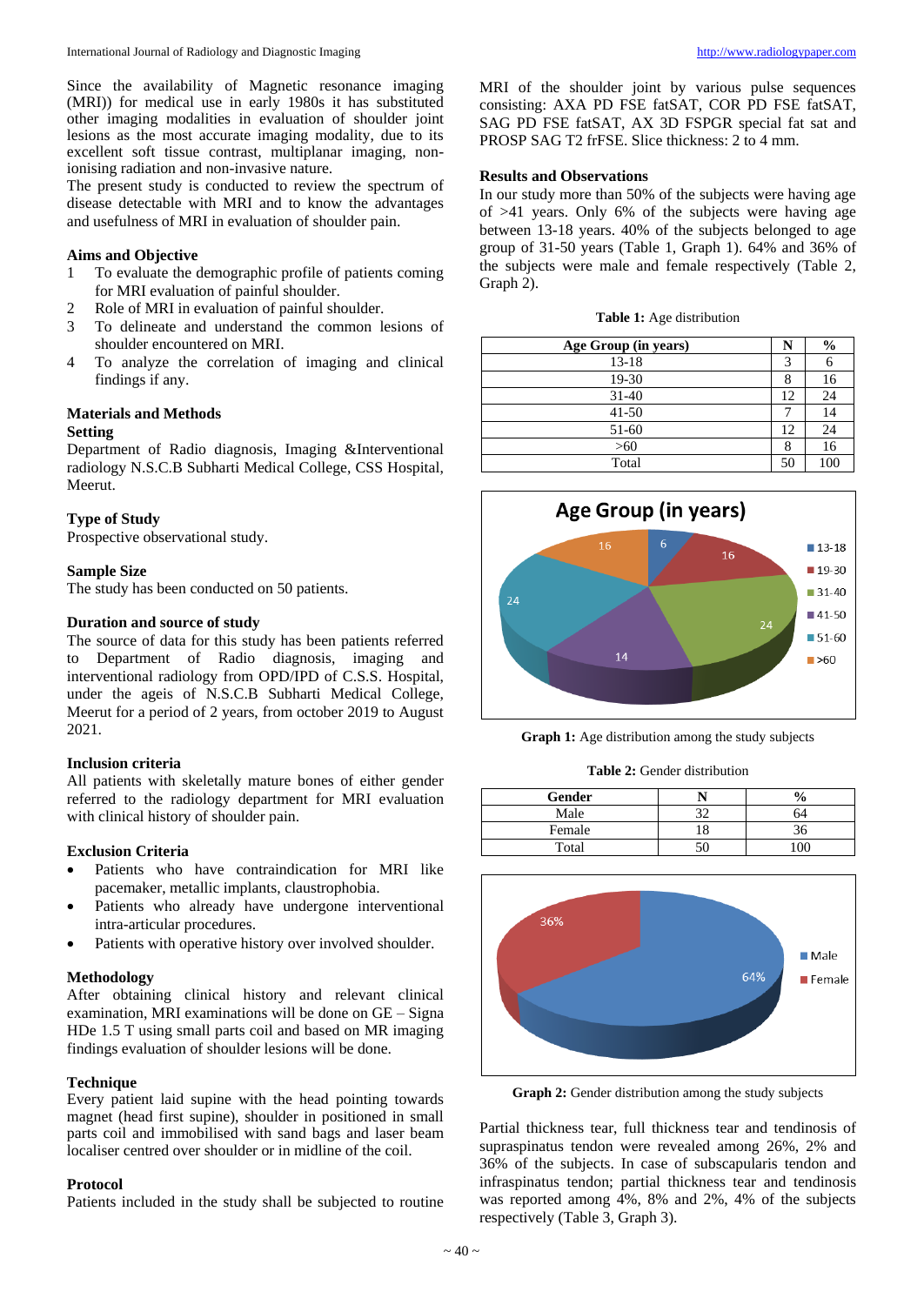| Table 3: Showing distribution of different types in tears among different rotator cuff tendons. |  |  |
|-------------------------------------------------------------------------------------------------|--|--|
|-------------------------------------------------------------------------------------------------|--|--|

| <b>Parameters</b>          | <b>Normal</b> |               | <b>Partial Thickness Tear</b> |               | <b>Full Thickness Tear</b> |               | <b>Tendinosis</b> |               |
|----------------------------|---------------|---------------|-------------------------------|---------------|----------------------------|---------------|-------------------|---------------|
|                            |               | $\frac{0}{0}$ |                               | $\frac{0}{0}$ |                            | $\frac{0}{0}$ |                   | $\frac{0}{0}$ |
| Subcapslaris tendon (SUB)  | 44            | 88            |                               |               |                            |               |                   |               |
| Supraspiantous Tendon (SS) | 18            | 36            |                               |               |                            |               | 18                | 36            |
| Infraspinatus tendon (IFS) | 47            | 94            |                               |               |                            |               |                   |               |
| Teres Minor tendon (TM)    | 50            | 100           |                               |               |                            |               |                   |               |
| Biccipital Tendon (BT)     | 50            | 100           |                               |               |                            |               |                   |               |



PBT (Peribiccipital), SA-SD (Subacromanian Subdeltoid Bursae) and SC (Subcapularis Bursae) fluid was found to be present in 30%, 46% and 20% of the study subjects (Table 4 Graph 4).

**Table 4:** Showing distribution of bursal fluid among study patients.

|                                         |  |              |  | <b>Absent Present</b> |  |
|-----------------------------------------|--|--------------|--|-----------------------|--|
| <b>Parameters</b>                       |  | $\mathbf{0}$ |  |                       |  |
| PBT (Peribiccipital Tendon Fluid)       |  |              |  |                       |  |
| SA-SD (Subacromanian Subdeltoid Bursae) |  |              |  |                       |  |
| SC (Subcapularis Bursae)                |  |              |  |                       |  |



**Graph 4:** Showing distribution of bursal fluid among study patients.

Acromio-Clavicular Joint (ACJ) arthropathy and labral tear was found among 32% and 18% of the subjects respectively. Acromion type 1, 2 and 3 was reported in 70%,

18% and 12% of the subjects respectively (Table 5 Graph 5).

**Table 5:** Acromio-Clavicular Joint (ACJ) arhtropathy, acromion

| type and labral tears on MRI findings.     |    |    |  |  |  |
|--------------------------------------------|----|----|--|--|--|
| <b>Parameters</b>                          |    | %  |  |  |  |
| Acromio-clavicular joint (ACJ) hypertrophy |    |    |  |  |  |
| Absent                                     | 34 | 68 |  |  |  |
| Present                                    | 16 | 32 |  |  |  |
| <b>Acromion Type</b>                       |    |    |  |  |  |
|                                            | 35 |    |  |  |  |
| 2                                          | 9  | 18 |  |  |  |
| 3                                          | 6  | 12 |  |  |  |
| <b>Labral Tears</b>                        |    |    |  |  |  |
| Absent                                     | 40 | 80 |  |  |  |
| Present                                    | 9  | 18 |  |  |  |
| Gleno Labral Articular Disruption          |    |    |  |  |  |



**Graph 5:** Acromio-Clavicular Joint (ACJ) arhtropathy, acromion type and labral tears on MRI findings.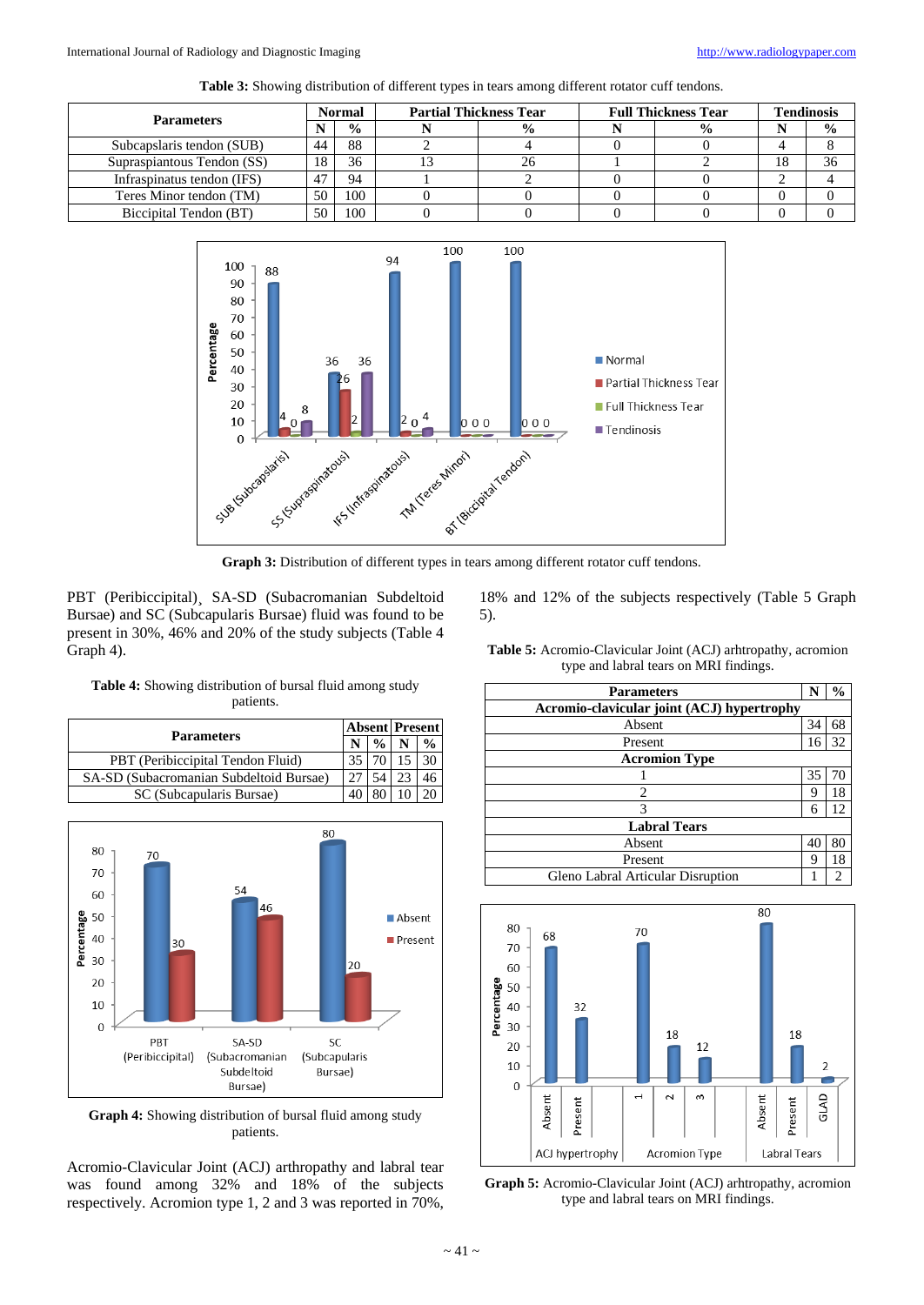Bony pathology was found among 36% of the subjects. Most common bony pathology was Hill Sach Injury (10%) followed by Humeral Head Cyst (6%) and Joint Effusion (6%). Avascular necrosis of head of right humerus and osteomyelitis at distal end of right clavicle was found in 1 subject each (Table 6 Graph 6).

| <b>Bony Pathology</b>                                                                       | N  | $\frac{6}{9}$  |
|---------------------------------------------------------------------------------------------|----|----------------|
| Absent                                                                                      | 32 | 64             |
| Avascular Necrosis of Head of Right Humerus                                                 |    | 2              |
| Chip Fracture of Glenoid with Marrow Edema with Detachment of Anterior And Posterior Labrum |    | 2              |
| Contusion At Humeral Head                                                                   |    | $\mathfrak{D}$ |
| Dislocation of Acromio Clavicular Joint                                                     |    | $\mathfrak{D}$ |
| Fracture Of Scapula Involving Superiar Glenoid Rim                                          |    | 2              |
| Glenohumeral Joint Osteoarthrirtis                                                          |    | 2              |
| Hill Sach Injury                                                                            | 5  | 10             |
| Humeral Head Cyst                                                                           | 3  | 6              |
| Joint Effusion                                                                              | 3  | 6              |
| Osteomyelitis at distal end of right Clavicle                                               |    |                |



**Graph 6:** Bony pathology Spectrum on MRI.

Impingement was present in 8% of the subjects (Table 7, Graph 7).

**Table 7:** Impingment among study subjects.

| Impingement   | v |
|---------------|---|
| Absent        |   |
| <b>resent</b> | u |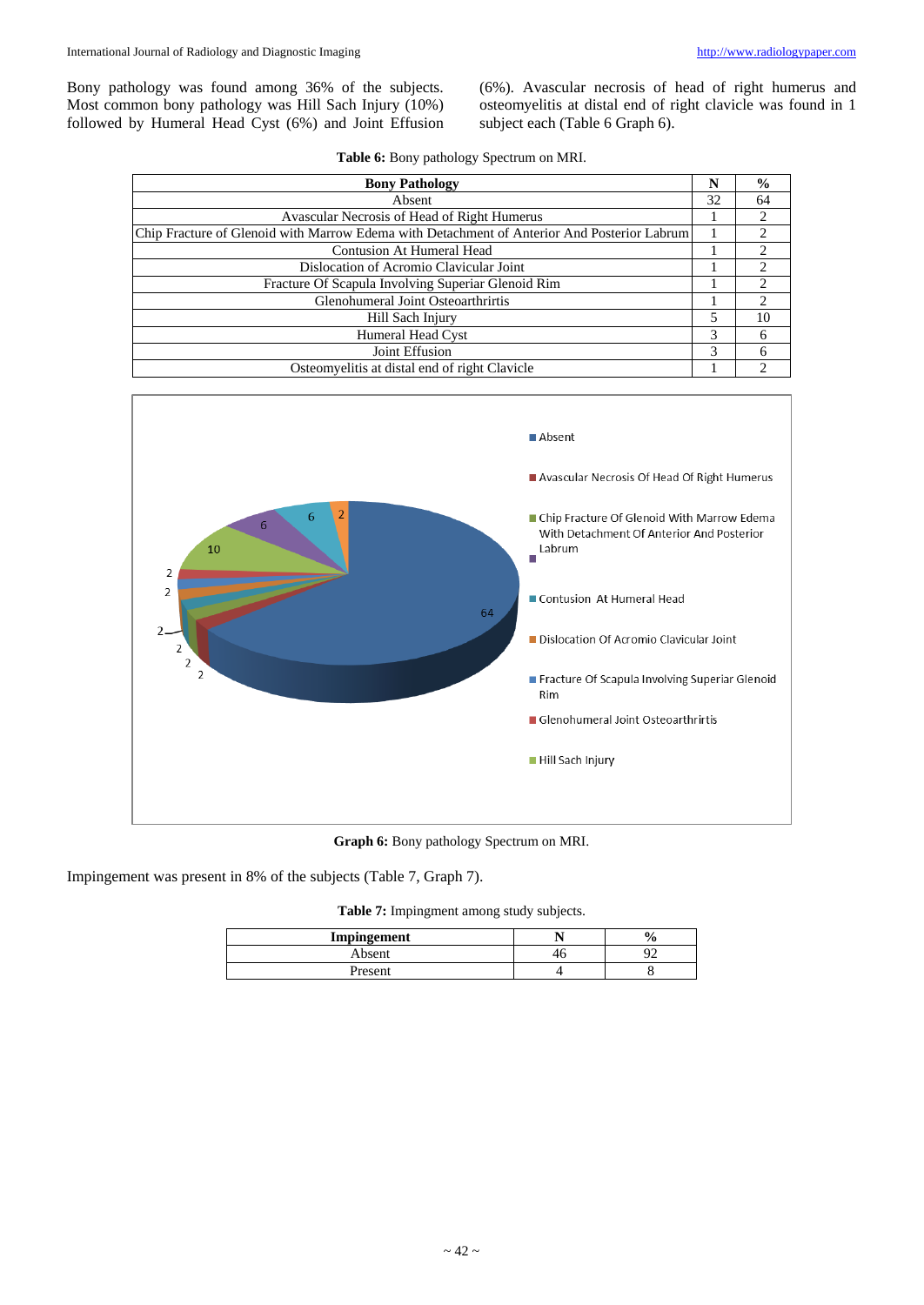

**Graph 7:** Impingment among study subjects.

## **Discussion**

Shoulder pain is a common complaint in medical practice and leads to significant disability. A compromised shoulder due to pain, stiffness or weakness causes substantial disability and affects the person's ability to carry out daily activities. This not only reflects on the person's occupation but also on his social life. It is estimated to affect 17% of men and  $25\%$  of women in the elderly population  $[5]$ . Incidence increases with age. 21% of people over 70 years have shoulder pain. Self-reported prevalence of shoulder pain is estimated to be 16-26% in Britain. Women have more shoulder problems than men but the frequency in both sexes increases with age  $[6]$ . The burden of taking care of the musculoskeletal problem is enormous to the society in terms of lost man-hours, direct hospital bills and workers compensation. This has a tremendous strain on a nation's economy.

Magnetic resonance imaging is the preferred test for evaluating impingement syndrome and rotator cuff pathology. A normal MRI greatly reduces the chances of a rotator cuff tear, with a negative likelihood ratio of  $0.08$  [7, 8,] 9] .

Magnetic resonance imaging is also useful in the evaluation of avascular necrosis, biceps tendon disorders, inflammatory process and tumors [8]. The diagnosis of labral lesions can be challenging given the relatively low sensitivity and negative predictive value noted in several trials [10, 11].

For many orthopaedic surgeons, the main role of shoulder MRI is to detect a full-thickness rotator cuff tear (RCT). The most common appearance of a full-thickness tear is high signal intensity on a T2- weighted image (fluid signal intensity) that extends from the articular surface of the rotator cuff to the sub acromial-subdeltoid bursa (Figure 1).



**Fig 1:** 50 year old female with history of trauma and shoulder pain and decreased range of motion of shoulder since 2 days. Coronal PD FAT SAT image shows area of increased signal intensity at supraspinatus tendon insertion with evidence of retraction of supraspinatus tendon suggestive of complete tear. Glenohumeral joint effusion also noted.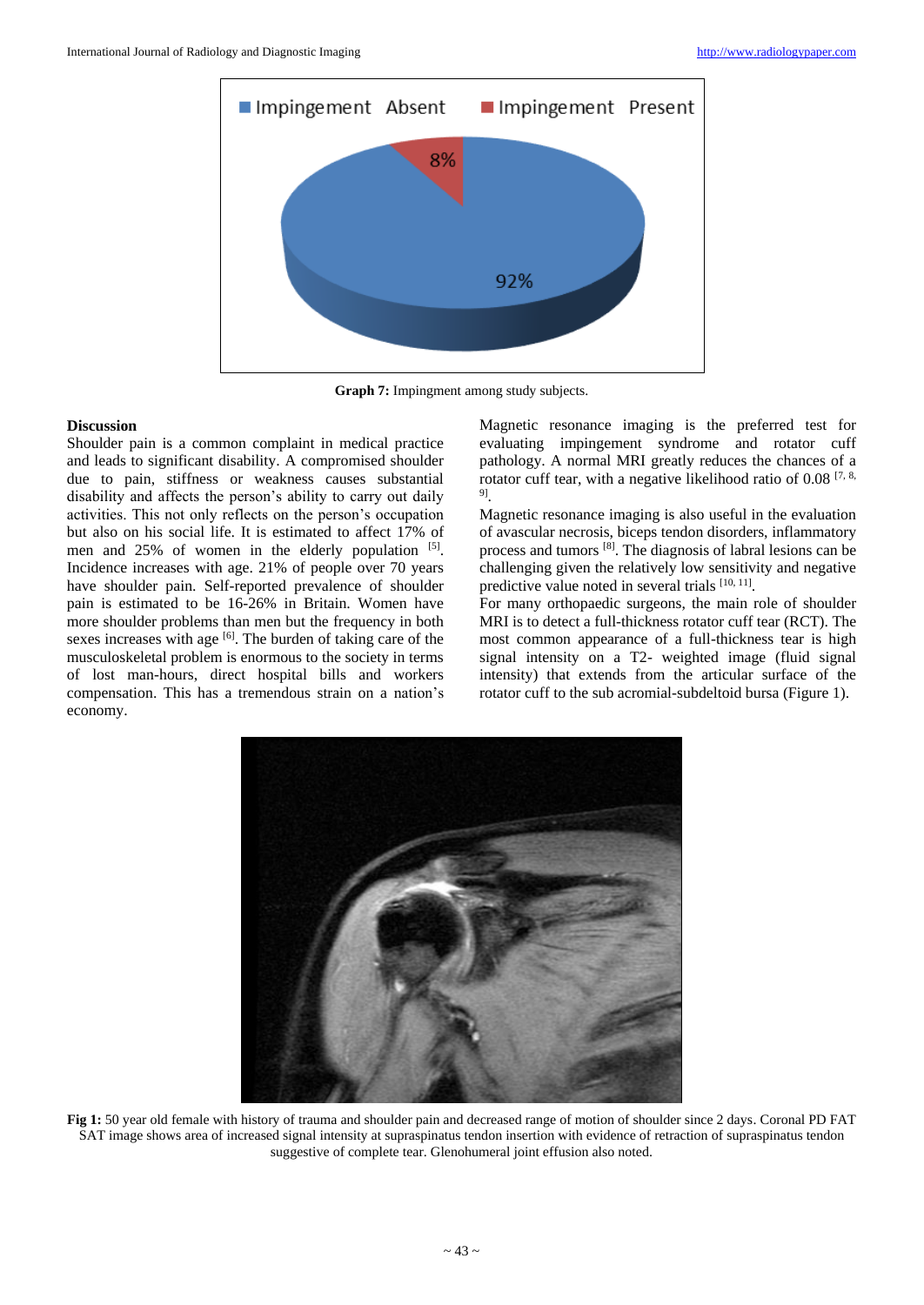Partial-thickness tears are incomplete tears that only involve the articular or bursal side of the cuff. The appearance of partial-thickness tears on MRI is focal discontinuity of the tendon with high signal intensity on T2-weighted images (Figure 2).



**Fig 2:** 53 year old female with history of trauma and shoulder pain since 7 days Coronal STIR Image showing area of STIR hyperintensity in supraspinatus tendon suggestive of partial tear with mild joint effusion and fluid in subacromial subdeltoid bursae.

Tendinopathy, occasionally incorrectly termed tendinitis, is a related intratendinous process that is histologically similar to rotator cuff degeneration. On MR it appears as high T2 signal intensity area with signal intensity less than fluid (Figure 3). It must be differentiated from anisotropy artifact by comparing with different sections.



**Fig 3:** 40 year old female with history of shoulder pain on moving the shoulder since 10 days. Coronal PD FAT SAT images show mild lateral tilt of acromion with PD FAT SAT hyperintensity in supraspinatus tendon insertion suggestive of supraspinatus tendinopathy with impingement of supraspinatus muscle near tendon.

A Hill-Sachs defect is a posterolateral humeral head depression fracture, resulting from the impaction with the anterior glenoid rim, and indicative of an anterior glenohumeral dislocation. It is often associated with a

Bankart lesion of the glenoid (Figure 4A and 4B).



**Fig 4A:** 30-year-old male with history of recurrent dislocation of shoulder. Axial PD FAT SAT image shows concave depression at postero-lateral aspect of humerus head suggestive of hill sach lesion.



**Fig 4B:** Saggital PD FAT SAT image shows poor visualization of antero-inferior glenoid labrum with avulsion chip fracture of rim of inferior glenoid suggestive of soft tissue and bony bankart lesion.

In our study supraspinatus tendinopthy was most common pathology and most commonly involved among rotator cuff tendon, followed by subscapularis and infraspinatus tendon. In a similar study by Hema Chaudhary et al. [13], supraspinatus tendinopathy was found in 67.65% cases (55 patients), subscapularis tendinopathy were in 9.9% (8 patients) cases, infraspinatus tendinopathy were in 2.47% cases (2 patients) and in study by Shilpa Chudasama *et al.* [14] which reported that supra spinatus was the most commonly involved tendon followed by subscapularis, infraspinatus.

Peribiccipital fluid¸ fluid in Subacromanian Subdeltoid Bursae and Subcapularis Bursae was found to be present in 30%, 46% and 20% of the study subjects respectively which compares well with the study by Hema Chaudhary *et al*. [13] which reported subacromian subdeltoid bursitis in 37.04% (30 patients) which account for most commonly involved bursae.